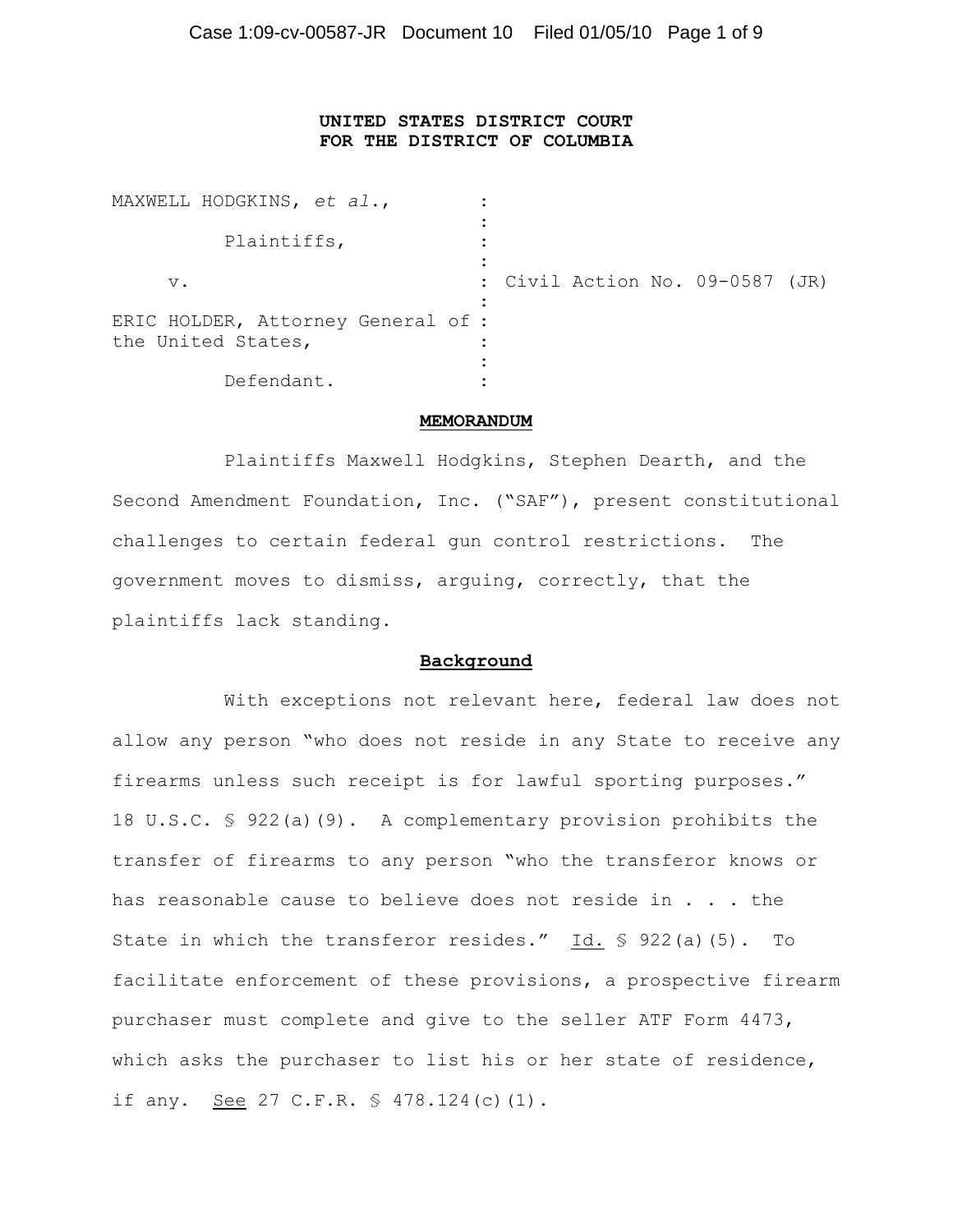## Case 1:09-cv-00587-JR Document 10 Filed 01/05/10 Page 2 of 9

Plaintiff SAF is a non-profit organization of gunmen. See Compl. ¶ 3. Plaintiffs Maxwell Hodgkins and Stephen Dearth are United States citizens residing abroad with no domestic residence. See id. at ¶¶ 1-2. Both occasionally visit friends and family in the United States and intend to continue visiting this country. See id. at ¶¶ 7, 10. Both hold valid state permits to carry handguns. See id. at ¶¶ 9, 12. Hodgkins attempted to purchase a firearm within the United States in October 2008, but he was refused when he told the seller that he resided abroad. See id. at ¶ 24. Similarly, Dearth attempted to purchase firearms in the United States twice, but each time the sale was refused when he admitted to residing abroad. See id. at ¶¶ 22-23. Dearth alleges that he intends to return to the United States to buy firearms, which he would store at the home of relatives in Ohio. See id. at 11.

#### **Analysis**

To have standing pursuant to Article III of the Constitution, plaintiffs must demonstrate, inter alia, "an injury in fact –- an invasion of a legally protected interest which is (a) concrete and particularized and (b) actual or imminent, not conjectural or hypothetical." Lujan v. Defenders of Wildlife, 504 U.S. 555, 560 (1992) (internal quotation marks and citations omitted). Plaintiffs seek relief pursuant to the Declaratory Judgment Act, 28 U.S.C. § 2201. To establish a right to proceed

 $- 2 -$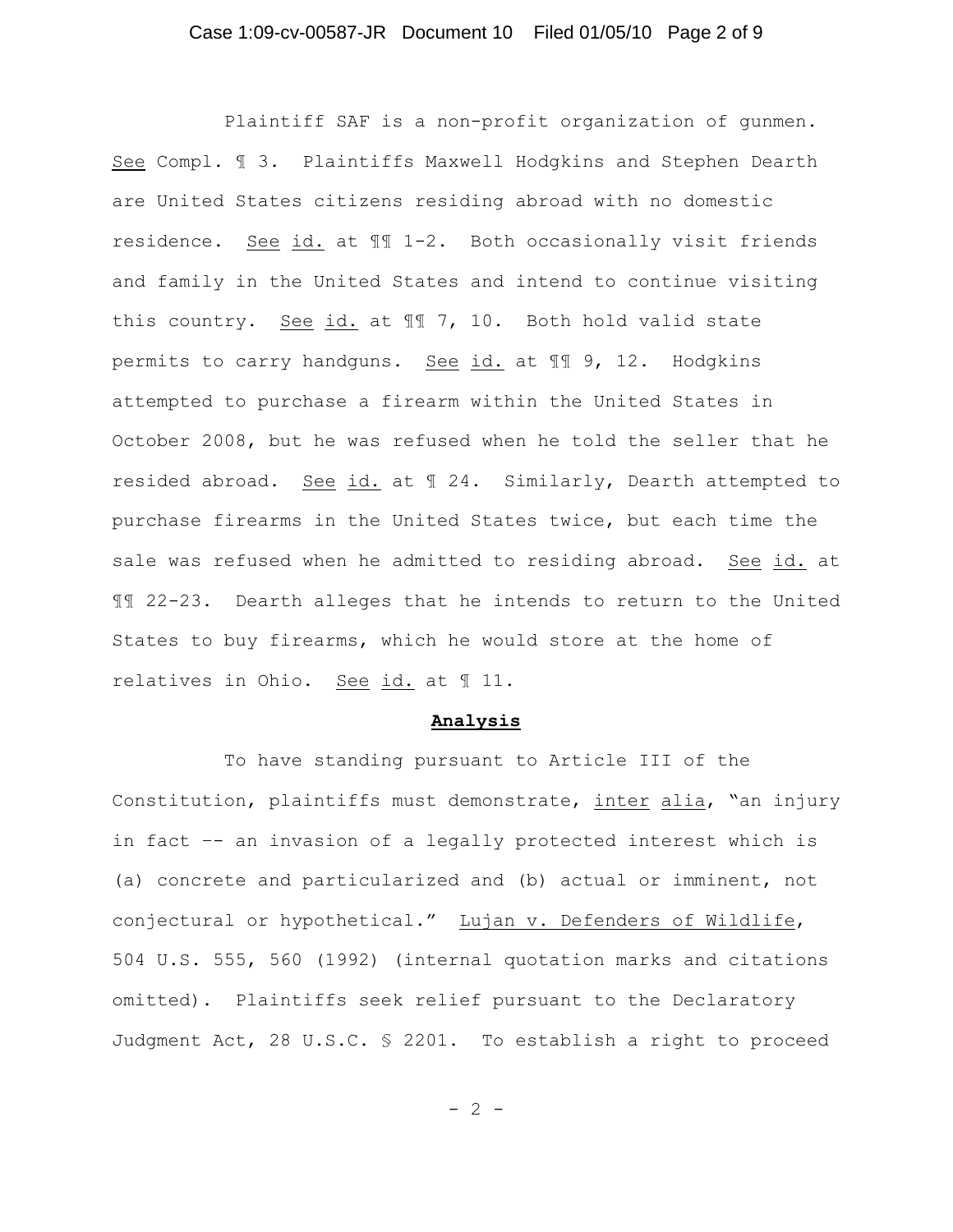## Case 1:09-cv-00587-JR Document 10 Filed 01/05/10 Page 3 of 9

under the Declaratory Judgment Act, plaintiffs must demonstrate "a case of actual controversy." Id.

#### **A. Standing of Hodgkins and Dearth**

## **1. Based solely upon refusal to sell**

Plaintiffs Hodgkins and Dearth contend that their failed attempts to purchase firearms confer standing. However, unlike many causes of action, the Declaratory Judgment Act does not authorize remedies for past injuries alone. Under the Declaratory Judgment Act, a constitutional question "must be presented in the context of a specific live grievance." Golden v. Zwickler, 394 U.S. 103, 110 (1969); see also Steffel v. Thompson, 415 U.S. 452, 459 (1974) (requiring "the *continuing* existence of a live and acute controversy") (emphasis in original). Thus, a plaintiff's prior arrest could not support a declaratory judgment action where the plaintiff could not show that the arrestable offense was likely to reoccur. See Golden, 394 U.S. at 108-10 (plaintiff's concern lacked the "immediacy and reality" necessary to support a Declaratory Judgment Act action).

Past events can be relevant to a determination of whether a plaintiff's fear of future prosecution is "imaginary or speculative" or whether it is "immedia[te] and real[]," Steffel, 415 U.S. at 459-60, but past refusals of merchants to sell firearms to Hodgkins and Dearth are not enough, without more, to

- 3 -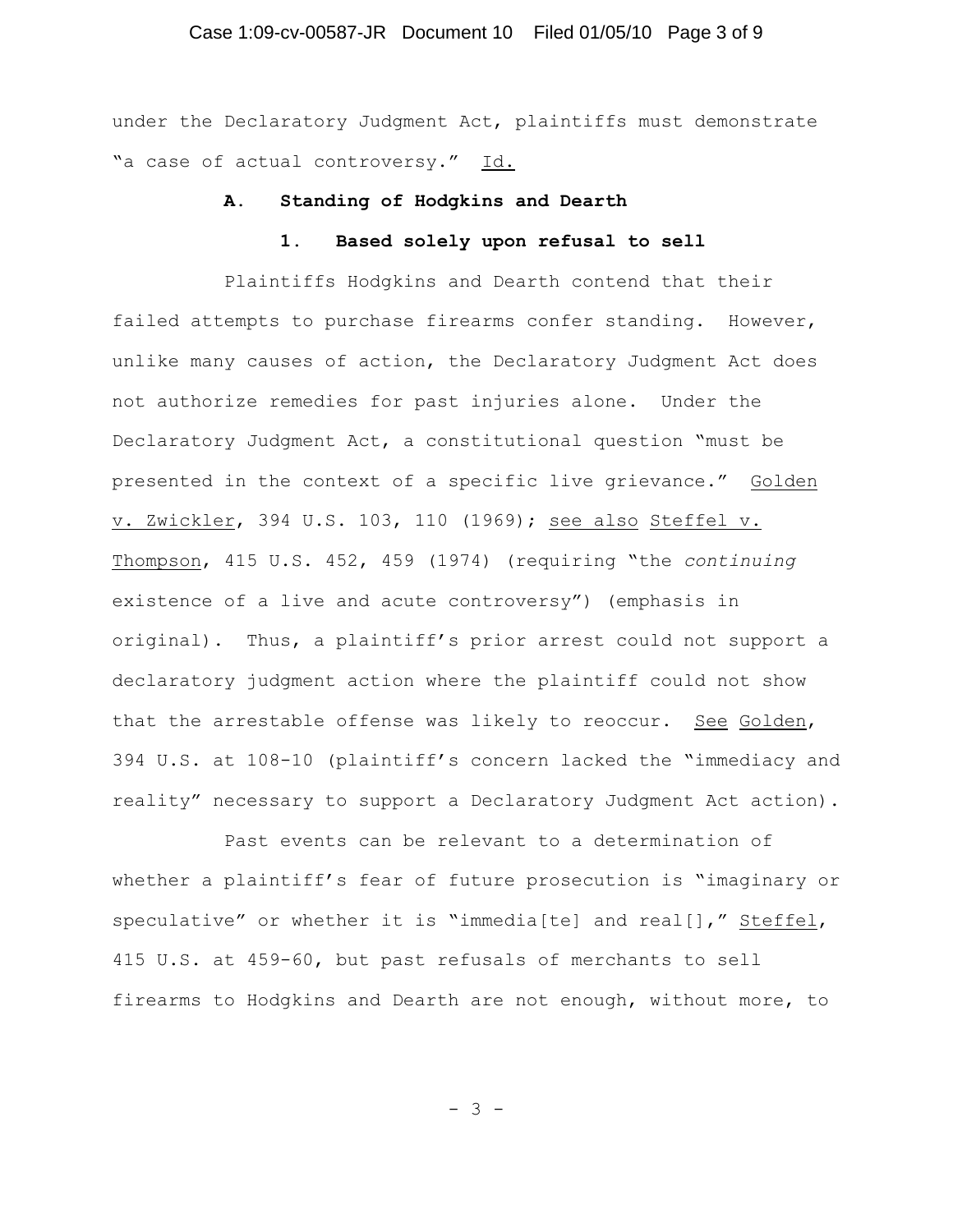## Case 1:09-cv-00587-JR Document 10 Filed 01/05/10 Page 4 of 9

provide the basis for an action pursuant to the Declaratory Judgment Act.<sup>1</sup>

#### **2. Preenforcement standing**

If Hodgkins and Dearth have standing, then, it must be based on the threat of future enforcement. See Seegars v. Ashcroft, 396 F.3d 1248, 1251 (D.C. Cir. 2005) ("No plaintiff in this case has been arrested and prosecuted for violating the disputed provisions of the Code, so plaintiffs' case constitutes a 'preenforcement' challenge."). Hodgkins has not alleged any intention to acquire firearms in the United States in the future, so he cannot establish an imminent future injury. Dearth does allege that he intends to return to the United States to purchase firearms, but, as will be explained, that allegation is not enough to overcome the preenforcement standing requirements established by the D.C. Circuit in the Navegar line of cases.

Navegar, Inc. v. United States, 103 F.3d 994 (D.C. Cir. 1997), held that gun manufacturers had standing to seek a declaratory judgment against enforcement of the Violent Crime Control & Law Enforcement Act of 1994 where the law, by naming

 $1$  Some courts have characterized the Declaratory Judgment Act's "actual controversy" requirement as being identical with Article III standing. See, e.g., Cutaiar v. Marshall, 590 F.2d 523, 527 (3d Cir. 1979); see also Aetna Life Ins. Co. v. Haworth, 300 U.S. 227, 240 (1937) ("The word 'actual' [in the Declaratory Judgment Act] is one of emphasis rather than of definition."). However, this is not strictly correct; while Article III supports actions based solely on actual past injuries, Steffel and Golden show that the Declaratory Judgment Act does not.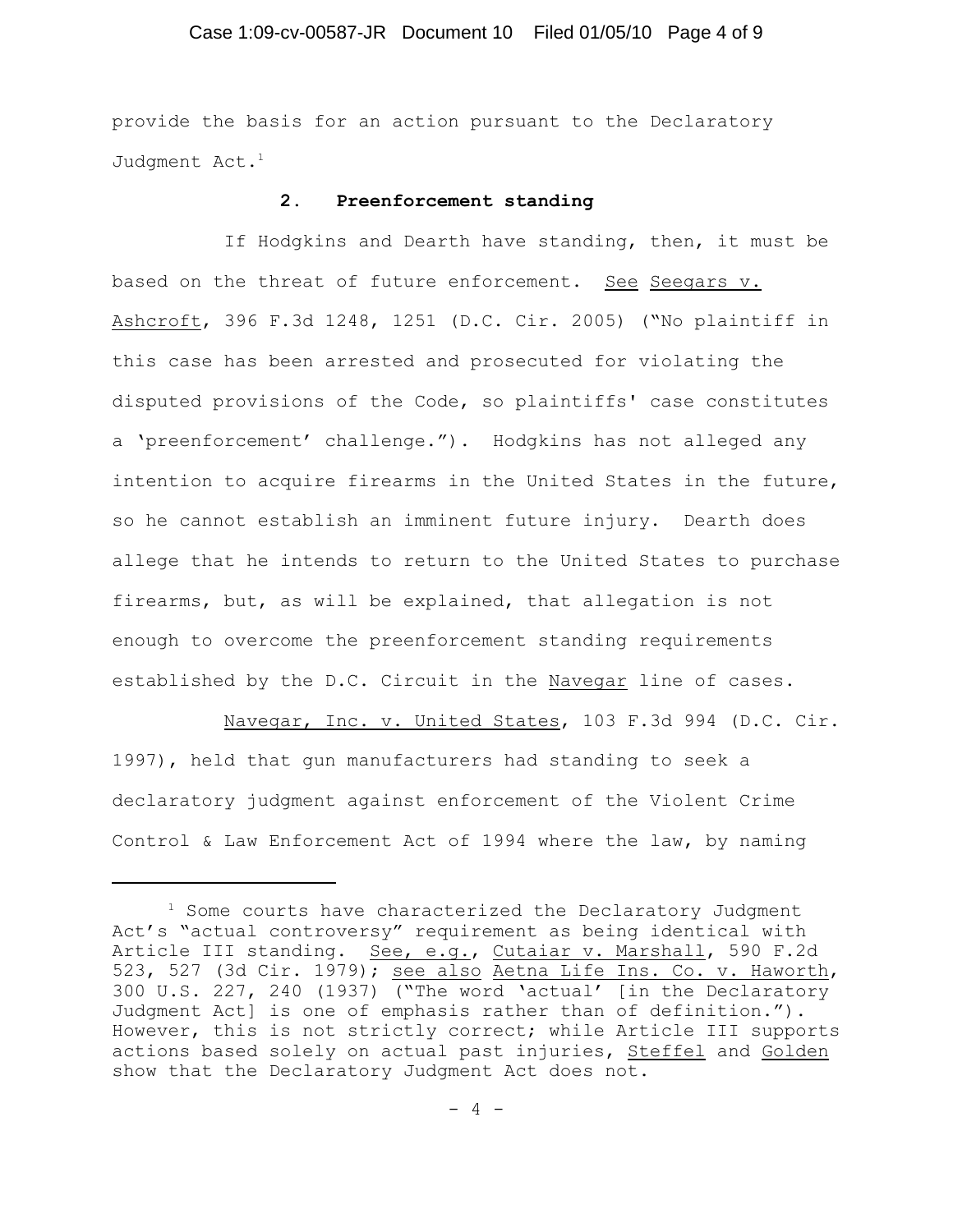## Case 1:09-cv-00587-JR Document 10 Filed 01/05/10 Page 5 of 9

specific brands and models of firearms, "in effect single[d] out the [plaintiffs] as its intended targets." See id. at 999-1001. The manufacturers did not have standing to challenge certain other provisions of the Act, however, because of the absence of "any special priority placed upon preventing these parties from engaging in specified conduct." Id. at 1001-02.

The Court of Appeals has since explained Navegar's "special priority" language, holding that preenforcement standing will exist only when a plaintiff has been "personally threatened with prosecution or . . . his prosecution has [a] special priority for the government." Seegars, 396 F.3d at 1251. Seegars questions whether Navegar's stringency was consistent with Supreme Court precedent and precedent from other circuits, see id. at 1253-54, but nonetheless "faithfully appl[ied]" its holding to bar preenforcement challenges to several District of Columbia gun control laws. Id. at 1254-56. In Parker v. District of Columbia, 478 F.3d 370 (D.C. Cir. 2007), the court again questioned whether its standing precedent was consistent with earlier Supreme Court decisions, but reiterated that it "must be faithful to Seegars [and] Navegar." Id. at 375. The court then held that all plaintiffs whose challenges presented

- 5 -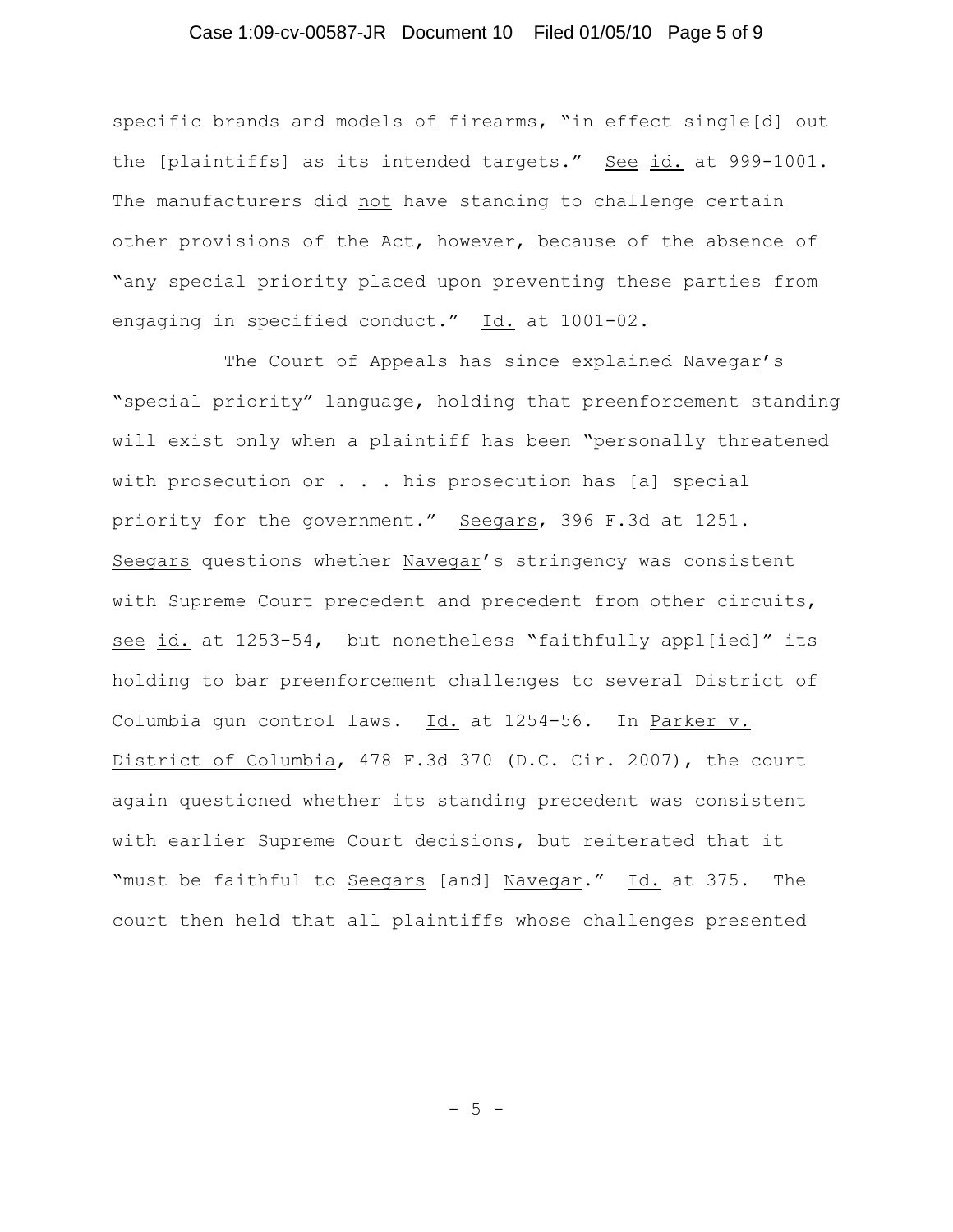## Case 1:09-cv-00587-JR Document 10 Filed 01/05/10 Page 6 of 9

only preenforcement issues lacked standing because they had not been singled out for prosecution.<sup>2</sup> See id.

Like the D.C. Circuit itself, plaintiffs have criticized the Navegar line of cases as improperly stringent in comparison with other authority. See Pl. Resp. at 14-22. That criticism is especially apt in this case. Domestic firearm merchants are legally obligated to refuse sale to citizens who reside abroad. Because sales will be refused, would-be purchasers will never draw government attention. Because they will draw no attention, they will never be in a position to be threatened with prosecution. If Navegar retains its vitality, the only way the state residence law can be challenged in this Circuit is to engage in a forbidden transaction, exposing oneself to prosecution. Nevertheless, I must "faithfully apply" the principle enunciated in the Navegar line of cases, which are squarely on point.<sup>3</sup>

 $2$  In Ord v. District of Columbia, No. 08-7094 (D.C. Cir. Dec. 4, 2009), a panel of the D.C. Circuit upheld the standing of a police officer challenging firearm laws where a warrant had been issued for his arrest and others had been arrested for similar conduct. See Slip. Op. at 9-10. While Judge Brown criticized the Navegar standard in dissent, see id. at 19, the majority applied the existing standard without comment.

 $3$  Plaintiffs suggest that Fraternal Order of Police v. United States, 152 F.3d 998 (D.C. Cir. 1998), on reh'g, 173 F.3d 898 (D.C. Cir. 1999), is inconsistent with the Navegar line of cases. As the court explained, however, the plaintiff police officers in that case complained of an ongoing constitutional injury due to the conflict between local law enforcement duties and the federal law at issue. See Fraternal Order, 152 F.3d at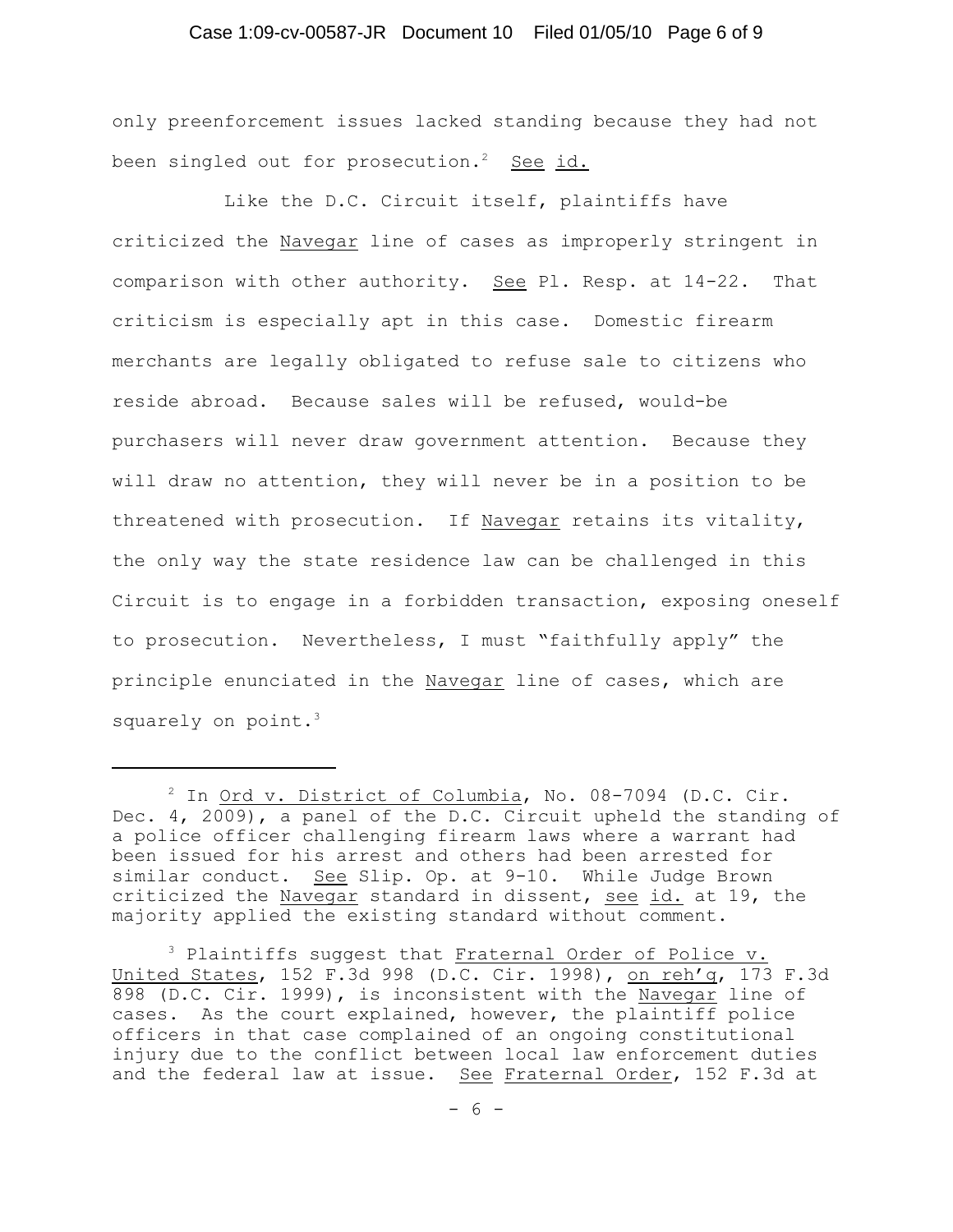#### **3. Venue-based argument**

Before they filed here, Dearth and Hodgkins brought separate suits, in Ohio and Texas. See Pl. Resp. at 5. Venue was held improper in both locations.<sup>4</sup> See id. at  $5-6$ . Plaintiffs suggest that defendant sought transfer in those cases to obtain the benefit of the D.C. Circuit's exacting standing requirements, and that this district was not an appropriate recipient venue because their lack of standing here means it is not a district "in which [the case] might have been brought," according to the requirements of the transfer statute. 28 U.S.C. § 1404(a); see also 28 U.S.C. § 1406(a). Plaintiffs suggest that this court should "sensibly confirm[] that inherent in any discretionary transfer here is the idea that jurisdiction cannot be destroyed." Pl. Resp. 25.

The argument is artful but unpersuasive. "There is no valid reason for reading the words 'where it might have been brought' to narrow the range of permissible federal forums beyond those permitted by federal venue statutes." Van Dusen v.

<sup>1001.</sup> Navegar and its progeny, as well as the present case, deal with the potential of prosecutions that could cause injury only in the future, if at all.

 $4$  Plaintiffs in each case asked for and were granted dismissal without prejudice rather than transfer so that they could appeal immediately. They did appeal, but neither appeal was successful. See Dearth v. Mukasey, 516 F.3d 413 (6th Cir. 2008) (holding appeal improper since the dismissal was voluntary); Hodgkins v. Mukasey, 271 F. App'x 412 (5th Cir. 2008) (same).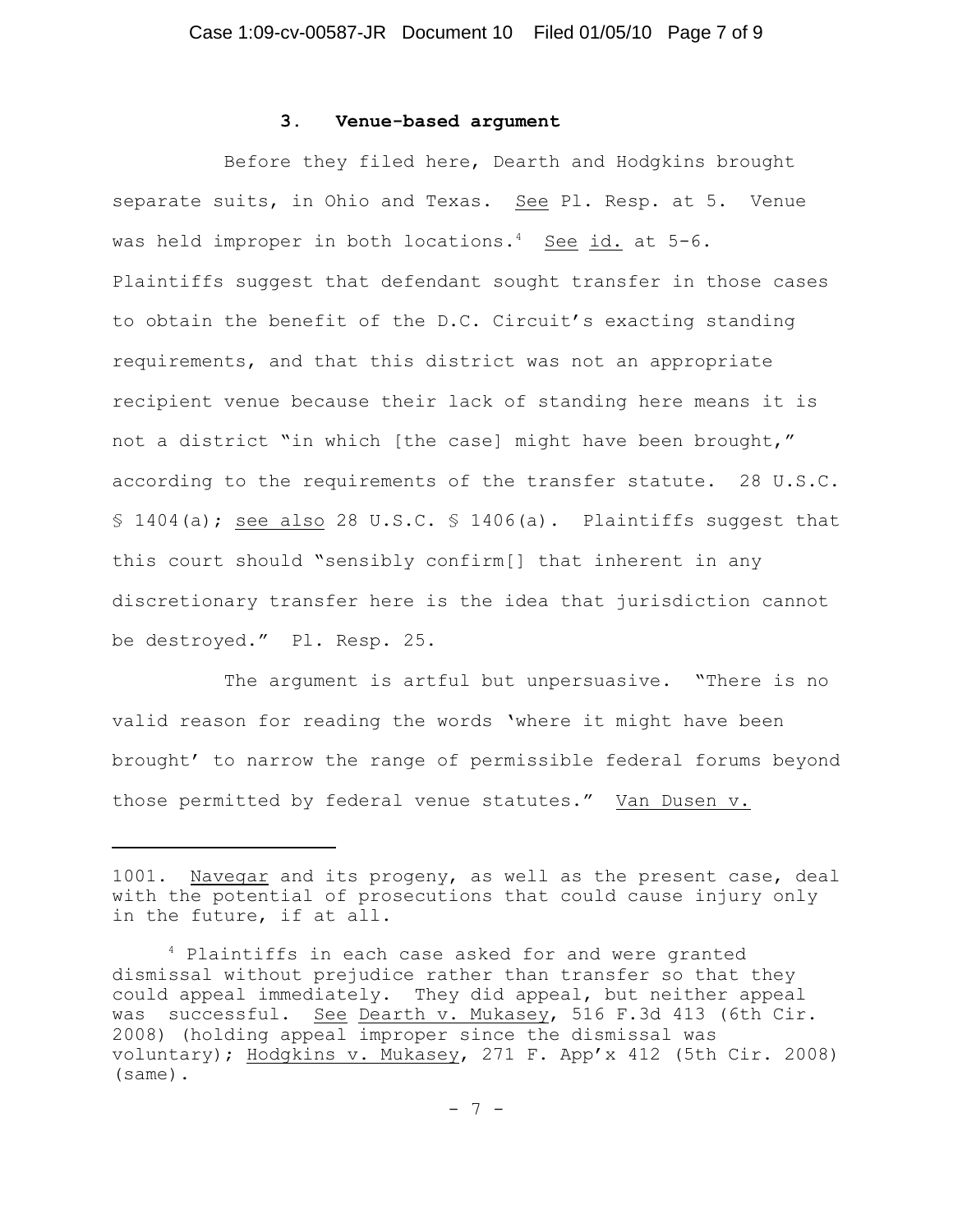Barrack, 376 U.S. 612, 623 (1964); see also Carbonara v. Olmos, 1994 WL 61797, at \*1 (N.D. Ill. Feb. 24, 1994) (holding that transfer to a district in which circuit law likely precluded standing was proper because the language of  $$1404(a)$  "refers only to whether venue is proper and not a plaintiff's capacity to sue").

## **B. Standing of SAF**

SAF asserts both organizational and representational standing. Organizations can have standing on their own behalf when they have suffered injuries. See Warth v. Seldin, 422 U.S. 490, 511 (1975). However, SAF has not alleged any sufficient injury. It contends that the work it must do fielding questions from constituents about the laws at issue justifies standing, its voluntary act of teaching cannot plausibly be the basis for a claim of constitutional injury.

An association may sue on behalf of its members if (1) its members would otherwise have standing to sue in their own right, (2) the interests at stake are germane to the organization's purpose, and (3) neither the claim asserted nor the relief requested requires the participation of individual members in the suit. Friends of the Earth, Inc. v. Laidlaw Envtl. Servs. (TOC), Inc., 528 U.S. 167, 181 (2000). SAF cannot meet the first requirement, because it has failed to allege that it has any members who are U.S. citizens residing abroad who

- 8 -